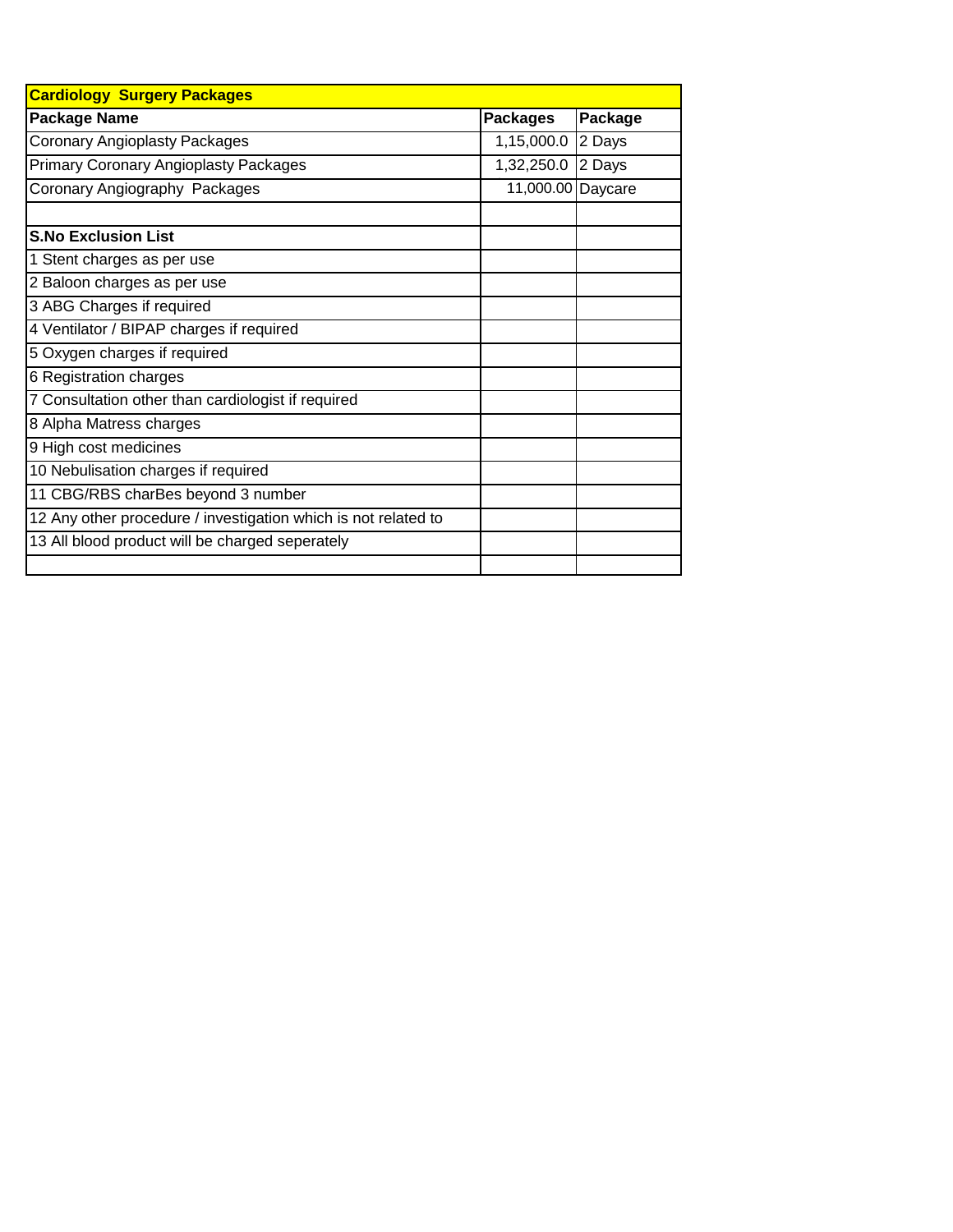| <b>Packages</b>                                              |                  |        |             |
|--------------------------------------------------------------|------------------|--------|-------------|
| Package Name                                                 | Packages         | Packag |             |
|                                                              | <b>Rates</b>     | e Days |             |
| Lower Segment Cesariean section                              | 40,000.00 3 Days |        | Excluding   |
| Normal Delivery Forcep Package                               | 28,000.00 2 Days |        | * Including |
| Normal Delivery With High Risk/Breech                        | 33,000.00 2 Days |        | * Including |
| Normal Delivery Vaccum                                       | 31,000.00 2 Days |        | * Including |
|                                                              |                  |        |             |
| <b>Exclusions</b>                                            |                  |        |             |
| I All investigations & bed side procedures                   |                  |        |             |
| Medicines beyond the limit mentioned in the package detail   |                  |        |             |
| Peadiatric Attendance charges                                |                  |        |             |
| Emergency Charges oLt of hour service                        |                  |        |             |
| No high risk surgry considered in the packaBe                |                  |        |             |
| Baby Charges excluded from the package will be charged in    |                  |        |             |
| baby's bill.                                                 |                  |        |             |
| All blood product will be charged seperately                 |                  |        |             |
| If patient shifted to ICU then no package will be considered |                  |        |             |
|                                                              |                  |        |             |
|                                                              |                  |        |             |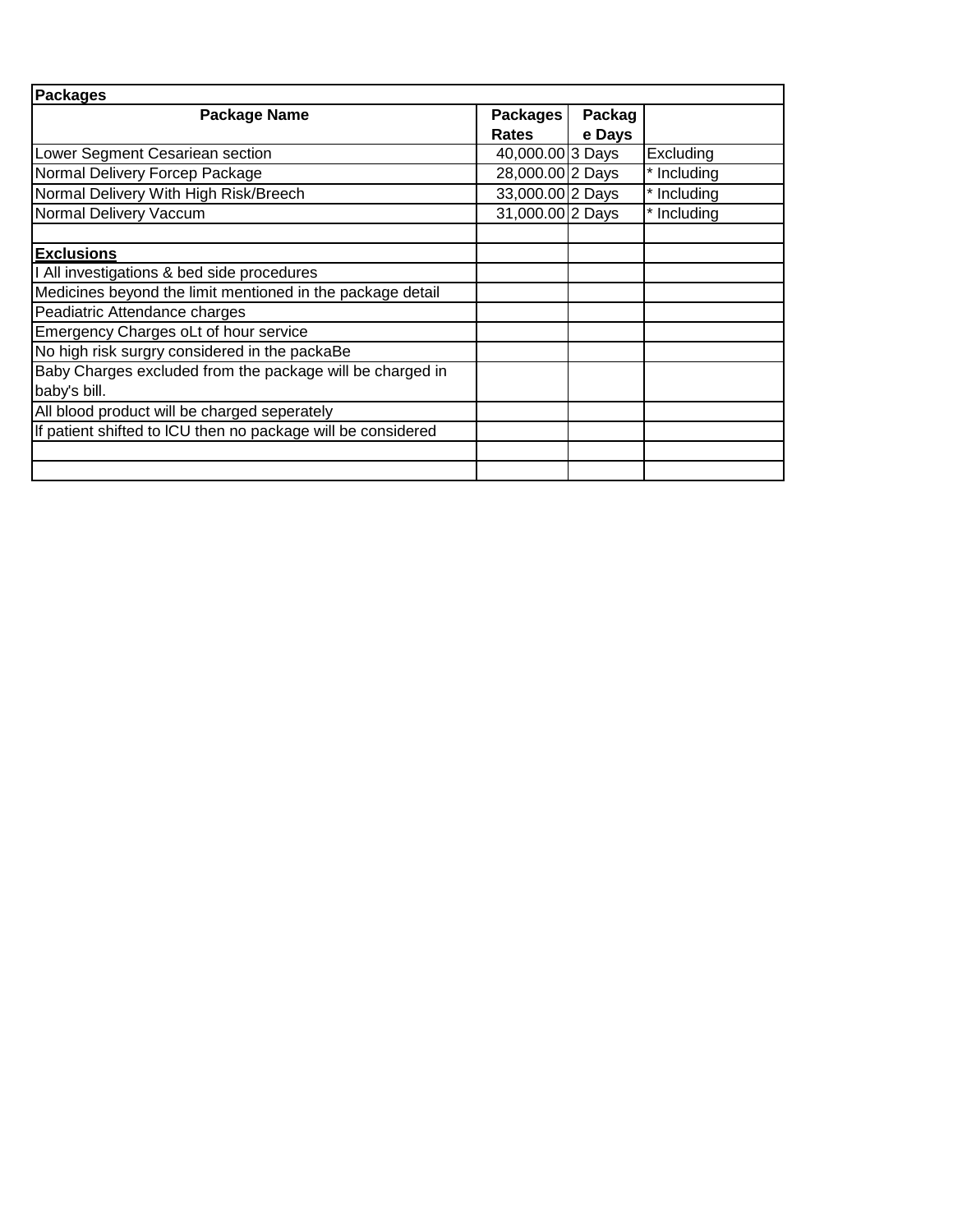| <b>Cardiac Surgery Packages for Cash Patients</b>                                                                   |                                                                                                                     |                                                                      |                 |                           |          |                |             |  |  |
|---------------------------------------------------------------------------------------------------------------------|---------------------------------------------------------------------------------------------------------------------|----------------------------------------------------------------------|-----------------|---------------------------|----------|----------------|-------------|--|--|
| <b>SL</b>                                                                                                           | <b>Name of the Procedure</b>                                                                                        | <b>General</b>                                                       | <b>Twin/HDU</b> | <b>Private/ICU Deluxe</b> |          | <b>Remarks</b> | <b>Days</b> |  |  |
| <b>No</b>                                                                                                           |                                                                                                                     | <b>Ward</b>                                                          |                 |                           |          |                |             |  |  |
| 1                                                                                                                   | <b>CABG</b>                                                                                                         | 1,40,000                                                             | 1,50,000        | 1,60,000                  | 1,85,000 |                | 700.0%      |  |  |
| 2                                                                                                                   | <b>MVR</b>                                                                                                          | 1,70,000                                                             | 1,80,000        | 1,90,000                  | 2,15,000 | <b>TTK</b>     | 700.0%      |  |  |
| 3                                                                                                                   | <b>AVR</b>                                                                                                          | 1,75,000                                                             | 1,85,000        | 1,95,000                  | 2,20,000 | <b>TTK</b>     | 700.0%      |  |  |
| 4                                                                                                                   | <b>DVR</b>                                                                                                          | 2,20,000<br>2,55,000<br><b>TTK</b><br>700.0%<br>2,10,000<br>2,30,000 |                 |                           |          |                |             |  |  |
| 5                                                                                                                   | <b>ASD</b><br>700.0%<br>1,30,000<br>1,40,000<br>1,50,000<br>1,75,000                                                |                                                                      |                 |                           |          |                |             |  |  |
| 6                                                                                                                   | <b>VSD</b>                                                                                                          | 1,30,000                                                             | 1,40,000        | 1,50,000                  | 1,75,000 |                | 700.0%      |  |  |
| $\overline{7}$                                                                                                      | <b>ICR</b>                                                                                                          | 1,40,000                                                             | 1,50,000        | 1,60,000                  | 1,85,000 |                | 700.0%      |  |  |
| 8                                                                                                                   | <b>PDA Ligation</b>                                                                                                 | 70,000                                                               | 80,000          | 90,000                    | 1,15,000 |                | 700.0%      |  |  |
| 9                                                                                                                   | Pericardiectomy                                                                                                     | 90,000                                                               | 1,00,000        | 1,10,000                  | 1,35,000 |                | 700.0%      |  |  |
| $\overline{10}$                                                                                                     | CABG+ IABP                                                                                                          | 1,80,000                                                             | 1,90,000        | 2,00,000                  | 2,25,000 |                | 700.0%      |  |  |
|                                                                                                                     |                                                                                                                     |                                                                      |                 |                           |          |                |             |  |  |
|                                                                                                                     | Note :- For High Risk patient Rs. 20000/-, Very High Risk patient Rs.40000/- extra on all the packages.             |                                                                      |                 |                           |          |                |             |  |  |
|                                                                                                                     | Package rate will be applicable from the day of surgery                                                             |                                                                      |                 |                           |          |                |             |  |  |
|                                                                                                                     | Total Length of Stay = 8 days; more than 8 days stay charges as per actual                                          |                                                                      |                 |                           |          |                |             |  |  |
|                                                                                                                     | Before Surgery, medical management and other treatment cost extra                                                   |                                                                      |                 |                           |          |                |             |  |  |
| Consultation, procedure and investigations not related to the medical condition will be extra                       |                                                                                                                     |                                                                      |                 |                           |          |                |             |  |  |
| Cost of graft and conduit including in this package                                                                 |                                                                                                                     |                                                                      |                 |                           |          |                |             |  |  |
| Blood Units / Blood Processing Charges, Implants, stents, balloon catheters and guide wires are not included in the |                                                                                                                     |                                                                      |                 |                           |          |                |             |  |  |
|                                                                                                                     | IABP will be extra.                                                                                                 |                                                                      |                 |                           |          |                |             |  |  |
|                                                                                                                     | All packages begin from the day of Surgery                                                                          |                                                                      |                 |                           |          |                |             |  |  |
|                                                                                                                     | Find below list of drugs that are excluded from the package. Exclusion is applicable for drugs of same drugs family |                                                                      |                 |                           |          |                |             |  |  |
|                                                                                                                     | MOA, and medicines that are not usually used in a standard surgery/procedure.                                       |                                                                      |                 |                           |          |                |             |  |  |
|                                                                                                                     | Imported medicines are also not part of packages.                                                                   |                                                                      |                 |                           |          |                |             |  |  |
|                                                                                                                     | <b>DRUGS NOT INCLUSIVE in PACKAGES</b>                                                                              |                                                                      |                 |                           |          |                |             |  |  |
|                                                                                                                     | 1. Aggramed                                                                                                         |                                                                      |                 |                           |          |                |             |  |  |
|                                                                                                                     | 2. Ami nomix / Onkovertin                                                                                           |                                                                      |                 |                           |          |                |             |  |  |
| 3. Clexane / Cutenox / LMWX / Markaparine Clivarin                                                                  |                                                                                                                     |                                                                      |                 |                           |          |                |             |  |  |
| 4. Fluxum                                                                                                           |                                                                                                                     |                                                                      |                 |                           |          |                |             |  |  |
| 5. Fragmin                                                                                                          |                                                                                                                     |                                                                      |                 |                           |          |                |             |  |  |
| 6. Fraxiparine/ Frax OP                                                                                             |                                                                                                                     |                                                                      |                 |                           |          |                |             |  |  |
| 7. Human Albumin                                                                                                    |                                                                                                                     |                                                                      |                 |                           |          |                |             |  |  |
| 8. Integrillin                                                                                                      |                                                                                                                     |                                                                      |                 |                           |          |                |             |  |  |
|                                                                                                                     | 9. Intralipid /Celepid 10.Meropenem/Cilanem 11.Reopro 12.Streptokinase 13.Targocid /Tazact                          |                                                                      |                 |                           |          |                |             |  |  |
|                                                                                                                     |                                                                                                                     |                                                                      |                 |                           |          |                |             |  |  |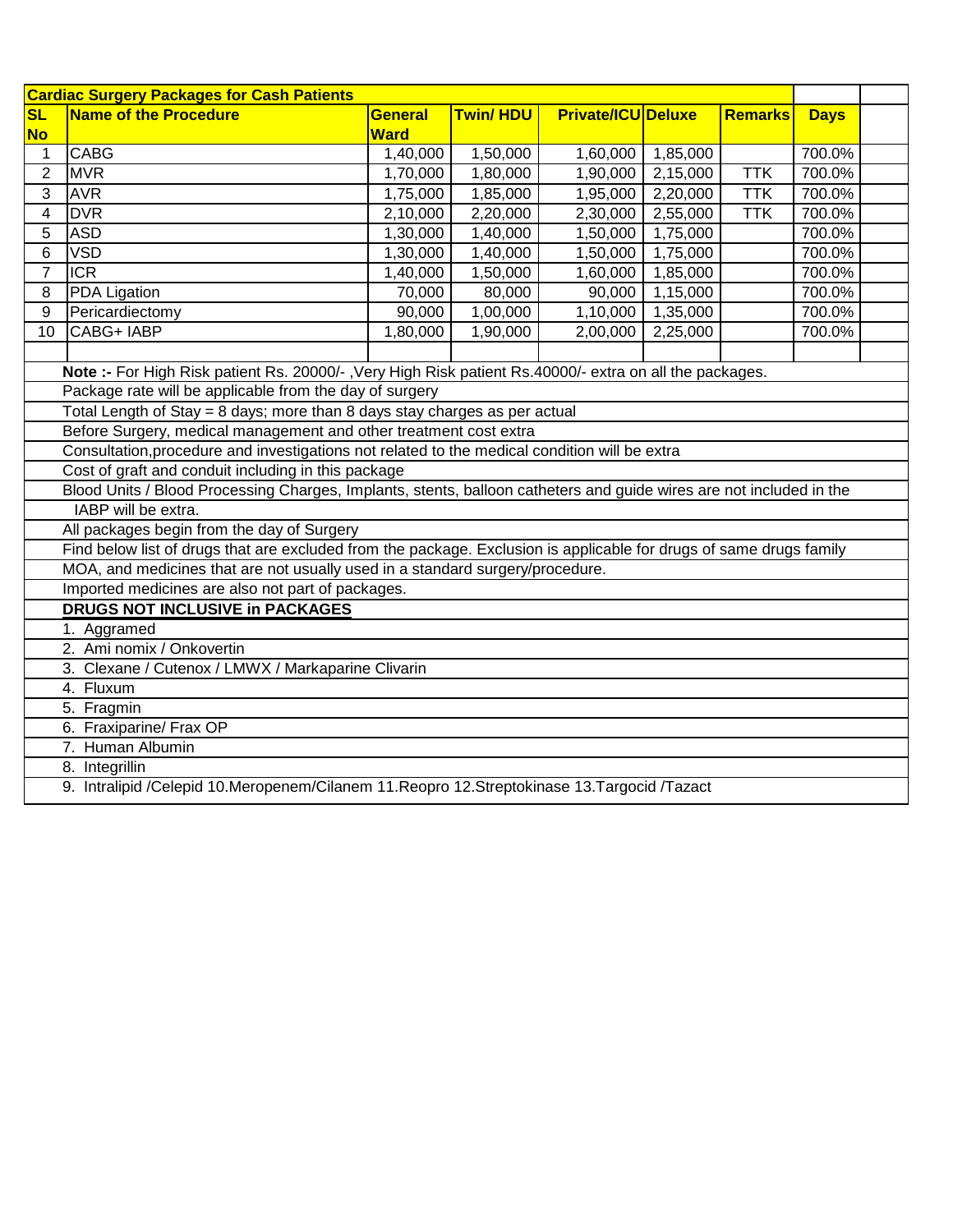| <b>Package Name</b>                                                                                               | <b>WARD</b> | <b>MULTI 5 TWIN</b> |          | <b>PVT</b>            | <b>DELUXE</b>         | Package                 |
|-------------------------------------------------------------------------------------------------------------------|-------------|---------------------|----------|-----------------------|-----------------------|-------------------------|
|                                                                                                                   |             |                     |          |                       |                       | <b>Days</b>             |
| LAP.CHOLECYSTECTOMY                                                                                               | 50,000      | 51,000              | 59,000   | 70,000                | 92,000                | $\overline{2}$          |
| OPEN CHOLECYSTECTOMY                                                                                              | 49,000      | 50,000              | 60,000   | 73,000                | 98,000                | 3                       |
| LAP.APPENDECTOMY                                                                                                  | 51,000      | 52,000              | 61,000   | 74,000                | 1,00,000              | $\overline{3}$          |
| OPEN APPENDECTOMY                                                                                                 | 52,000      | 53,000              | 61,000   | 75,000                | 98,000                | $\overline{4}$          |
| HAEMERROIDECTOMY STAPLED                                                                                          | 75,000      | 76,000              | 90,000   | $\overline{1,04,000}$ | $\overline{1,28,000}$ | $\overline{2}$          |
| LAP.VENTRAL HERNIA(INCISIONAL)                                                                                    | 63,000      | 64,000              | 77,000   | 93,000                | 1,23,000              | $\overline{3}$          |
| HERNIA INCISIONAL (VENTRAL) OPEN                                                                                  | 44,000      | 45,000              | 54,000   | 67,000                | 89,000                | 3                       |
| HERNIA INGUINAL REPAIR UNILATERAL                                                                                 | 39,000      | 40,000              | 48,000   | 59,000                | 77,000                | $\overline{3}$          |
| HERNIA INGUINAL REPAIR BILATERAL                                                                                  | 54,000      | 55,000              | 67,000   | 82,000                | 1,08,000              | $\mathfrak{S}$          |
| FISTULA IN ANO HIGH LEVEL                                                                                         | 41,000      | 43,000              | 52,000   | 63,000                | 84,000                | $\overline{3}$          |
| FISTULA IN ANO LOW LEVEL                                                                                          | 36,000      | 37,000              | 44,000   | 54,000                | 72,000                | $\overline{3}$          |
| PERCUATENOUS NEPHROLITHOTOMY (PCNL) GR 1                                                                          | 52,000      | 53,000              | 64,000   | 78,000                | 1,05,000              | $\overline{4}$          |
| PERCUATENOUS NEPHROLITHOTOMY (PCNL) GR 2                                                                          | 65,000      | 66,000              | 81,000   | 1,02,000              | 1,40,000              | $\overline{\mathbf{4}}$ |
| PERCUATENOUS NEPHROLITHOTOMY (PCNL) GR 3                                                                          | 79,000      | 81,000              | 98,000   | 1,21,000              | 1,65,000              | $\overline{4}$          |
| TRANS URETHREAL RESECTION OF BLADDER TUMOR                                                                        | 60,000      | 61,000              | 73,000   | 90,000                | 1,23,000              | $\overline{3}$          |
| (TURBT) GR 1                                                                                                      |             |                     |          |                       |                       |                         |
| TRANS URETHREAL RESECTION OF BLADDER TUMOR                                                                        | 74,000      | 75,000              | 92,000   | 1,13,000              | 1,55,000              | $\overline{4}$          |
| (TURBT) GR 2                                                                                                      |             |                     |          |                       |                       |                         |
| TRANS URETHREAL RESECTION OF BLADDER TUMOR                                                                        | 90,000      | 91,000              | 1,11,000 | 1,35,000              | 1,80,000              | $\overline{4}$          |
| (TURBT) GR 3                                                                                                      |             |                     |          |                       |                       |                         |
| TRANS URETHRAL RESECTION OF PROSTATE (TURP) GR1                                                                   | 50,000      | 51,000              | 62,000   | 76,000                | 1,05,000              | $\overline{3}$          |
| TRANS URETHRAL RESECTION OF PROSTATE (TURP) GR2                                                                   | 60,000      | 61,000              | 74,000   | 90,000                | 1,20,000              | $\overline{3}$          |
| TRANS URETHRAL RESECTION OF PROSTATE (TURP) GR 3                                                                  | 75,000      | 76,000              | 93,000   | 1,15,000              | $\overline{1,55,000}$ | $\overline{4}$          |
| TONSILLECTOMY PACKAGE                                                                                             | 40,000      | 40,000              | 47,000   | 55,000                | 85,000                | $\overline{2}$          |
| <b>ADENOIDECTOMY PACKAGE</b>                                                                                      | 40,000      | 40,000              | 49,000   | 60,000                | 85,000                | $\overline{2}$          |
| ADENOIDTONSILLECTOMY PACKAGE                                                                                      | 50,000      | 50,000              | 62,000   | 75,000                | 1,08,000              | $\overline{2}$          |
| SEPTOPLASTY+ IT OUT FRACTURE                                                                                      | 40,000      | 40,000              | 50,000   | 62,000                | 90,000                | $\overline{2}$          |
| SEPTOPLASTY+ IT OUT FRACTURE/SPURECTOMY                                                                           | 50,000      | 50,000              | 62,000   | 77,000                | $\overline{1,}11,000$ | 3                       |
| SEPTOPLASTY + UNILATERAL FESS PACKAGE                                                                             | 60,000      | 60,000              | 76,000   | 94,000                | 1,36,000              | $\overline{3}$          |
| SEPTOPLASTY + BILATERAL FESS PACKAGE                                                                              | 70,000      | 70,000              | 88,000   | 1,08,000              | 1,56,000              | $\mathfrak{S}$          |
| SEPTOPLASTY + UNILATERAL FESS +                                                                                   | 70,000      | 70,000              | 88,000   | 1,08,000              | 1,56,000              | $\overline{3}$          |
| ADENQUECTOMY BACKACE_______<br>SEPTOPLASTY + BILATERAL FESS +                                                     | 80,000      | 80,000              | 1,00,000 |                       | 1,76,000              | 3                       |
| ADENOIDECTOMY/SPURECTOMY PACKAGE                                                                                  |             |                     |          | 1,21,000              |                       |                         |
|                                                                                                                   |             |                     |          |                       |                       |                         |
| TYMPENOPLASTY + CORTICAL MASTOIDECTOMY                                                                            | 45,000      | 45,000              | 56,000   | 69,000                | 99,000                | $\overline{2}$          |
| MODIFIED RADICAL MASTOIDECTOMY PACKAGE                                                                            | 60,000      | 60,000              | 74,000   | 91,000                | 1,31,000              | 3                       |
| FACIAL NERVE DECOMPRESSION PACKAGE                                                                                | 75,000      | 75,000              | 93,000   | 1,12,000              | 1,60,000              | 3                       |
| <b>Exclusion:-</b>                                                                                                |             |                     |          |                       |                       |                         |
| If patient shifted to ICU no package will be charged                                                              |             |                     |          |                       |                       |                         |
| Medicine and disposable beyond the defined limit are excluded                                                     |             |                     |          |                       |                       |                         |
| from the package                                                                                                  |             |                     |          |                       |                       |                         |
| All blood component are chargable outside the package<br>Any corss consultation will be excluded from the package |             |                     |          |                       |                       |                         |
| All investigations are out of package.                                                                            |             |                     |          |                       |                       |                         |
|                                                                                                                   |             |                     |          |                       |                       |                         |